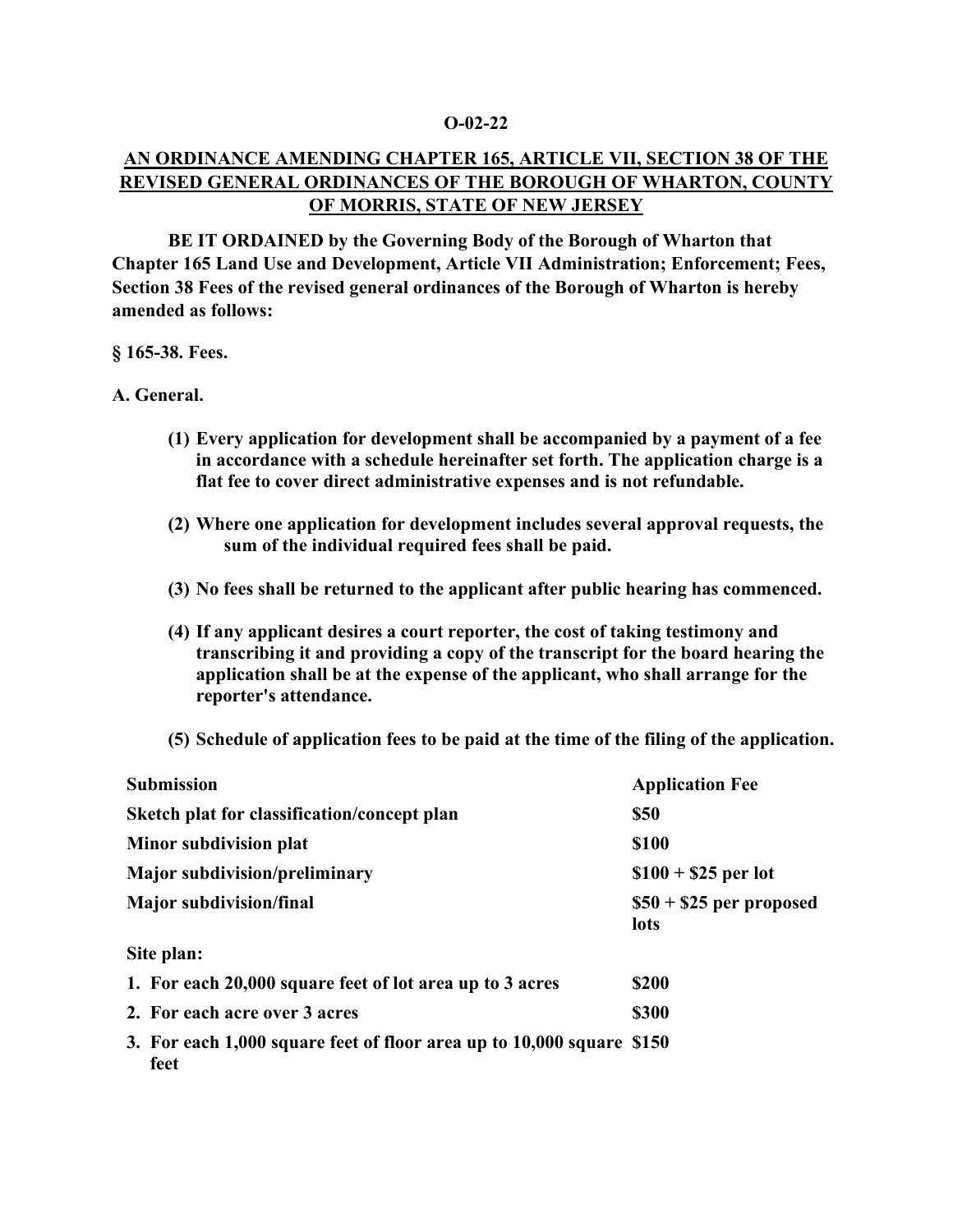| <b>Submission</b>                                                      | <b>Application Fee</b> |
|------------------------------------------------------------------------|------------------------|
| 4. For each 1,000 square feet of floor area over 10,000 square<br>feet | <b>\$100</b>           |
| <b>Variances:</b>                                                      |                        |
| 1. Appeals in accordance with N.J.S.A. 40:55D-70a                      | \$200                  |
| 2. Interpretations in accordance with N.J.S.A. 40:55D-70b              | \$200                  |
| 3. Hardship applications in accordance with N.J.S.A. 40:55D-<br>70c    | \$200                  |
| 4. Conditional use                                                     | \$200                  |
| 5. Use in accordance with N.J.S.A. 40:55D-70d                          | \$250                  |
| <b>Amendments:</b>                                                     |                        |
| 1. No expansion of building or outside facility                        | \$200                  |
| 2. If expansion is proposed, fees established for site plans<br>apply  | See site plan fees     |
| Appeals pursuant to N.J.S.A. 40:55D-34 and 40:55D-36                   | \$100                  |
| <b>Zoning Permit Applications:</b>                                     |                        |
| 1. Residential                                                         | <b>\$35.00</b>         |
| 2. Commercial $(3,000 sq. ft.)$                                        | <b>\$100.00</b>        |
| <b>3. Commercial (&gt; 3,000 sq. ft.)</b>                              | <b>\$200.00</b>        |
| 4. Driveway                                                            | <b>\$30.00</b>         |
| <b>5. Tree removal</b>                                                 | <b>\$25.00</b>         |

## **[B.](https://ecode360.com/print/11907730#11907730) Inspection fees.**

**(1) In addition to the fees set forth for the review of subdivision plans and site plans, there shall also be an inspection fee of 2.5% of the estimated cost of improvements on site plans and an inspection fee of 5% of the estimated cost of the improvements for subdivisions, as estimated by the Borough Engineer, and payable at the time of the commencement of construction. This charge shall be for the purpose of defraying the costs of inspections of the installation of the improvements required by the Planning Board.**

**(2) All permits, determinations, resolutions or certificates of approval are subject to the payment of all fees required in this section.**